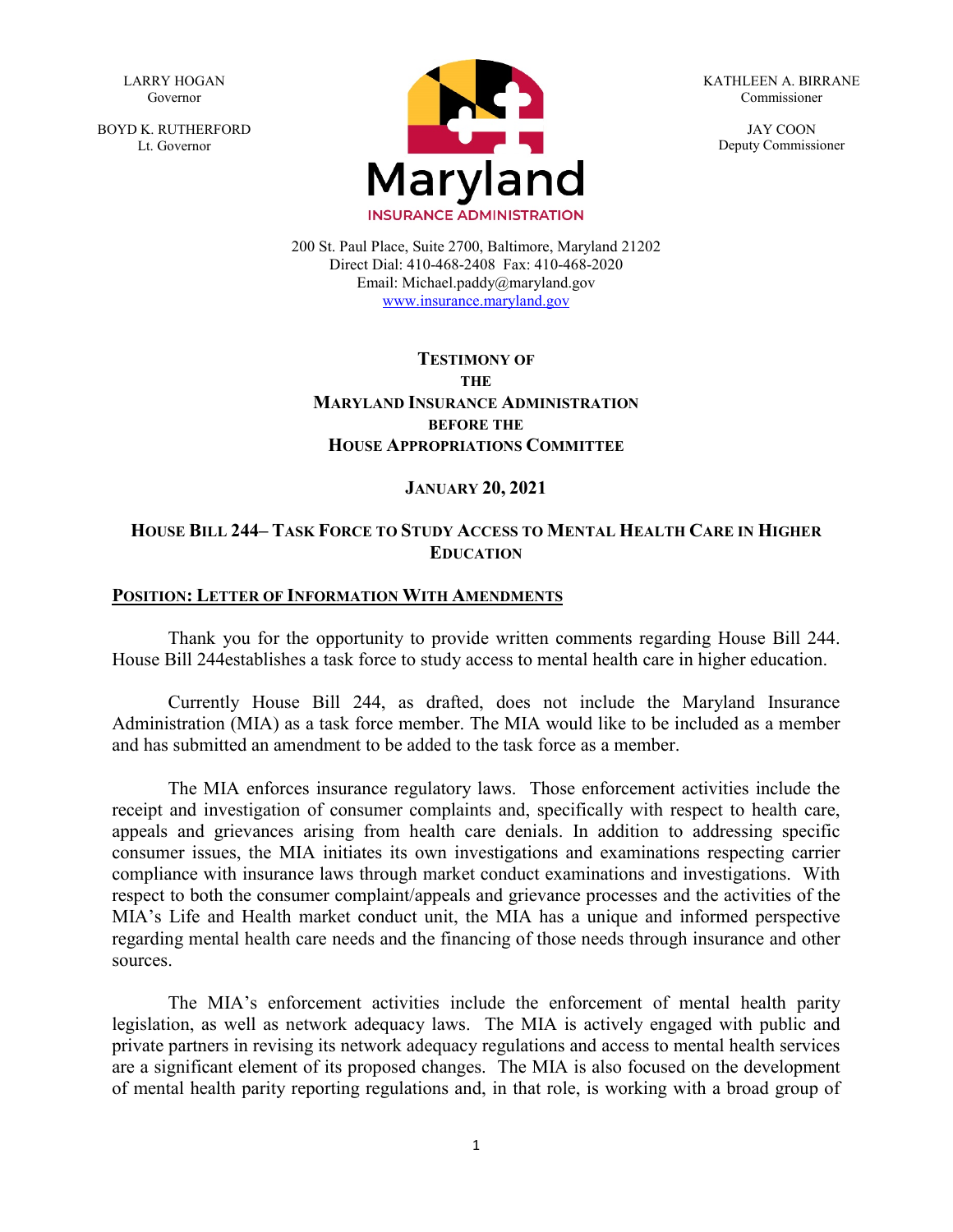state and national resources with expertise in mental health, access to mental health care, and parity measures and metrics. This work includes understanding and appreciating differences among persons in need of mental health services and we believe that the MIA work in these areas will be of value to the task force.

Further, one of the primary missions of the MIA is to assist Marylanders understand their rights and obligations as insureds, including coverage for mental health services. Indeed, the MIA recently hosted a ninety-minute virtual educational session for consumers and providers related specifically to mental health claim services.

The MIA has been an active participant on the Commission to Study Mental and Behavioral Health in Maryland. The MIA believes that it would likewise be a valuable member of this task force and will offer a unique perspective to help complete the conversation among other task force members.

The Maryland Insurance Administration urges the Committee to adopt the attached amendment for House Bill 244.